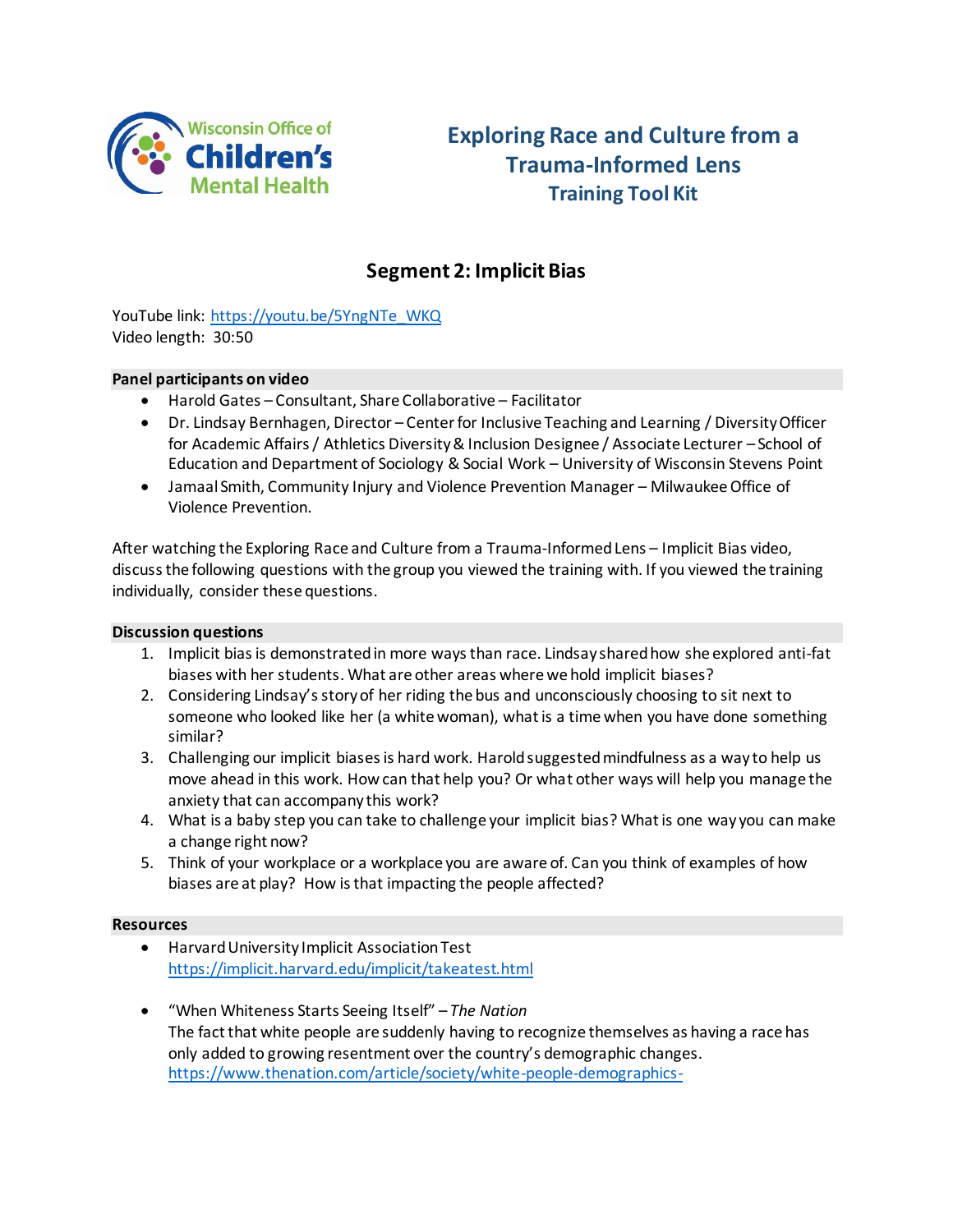[backlash/?custno=&zip=&utm\\_source=Sailthru&utm\\_medium=email&utm\\_campaign=Weekly%](https://secure-web.cisco.com/1bKZradKgx1U8LMWEOredNrdviHn0pZrOPWeTTfz5CLa1u8BAqV-b5UQg1lDpONomIAWm2ouvNXwG5QIC3OKlcskKgYo0WJfodC7vqwzbXvluXMV-3-twG1jfEXXPBqmDMlZqRebkfSREF7PxK_hAYz1ZDPFjZFtV8CETkmWY0pZHKboiyHApbBOxH1PIk1_kkzGeGL7J_NIg10h5OZ157LhNzuuCgVxG7boRU3qL3eAJ6plJekS36Md9cCDp-Ple3tOPxyrGhBv0mt0YPo5CpYM5wqbqUW7MR-MGqA70cKZgbh-6rsxaAP33iLzV2g7g/https%3A%2F%2Fwww.thenation.com%2Farticle%2Fsociety%2Fwhite-people-demographics-backlash%2F%3Fcustno%3D%26zip%3D%26utm_source%3DSailthru%26utm_medium%3Demail%26utm_campaign%3DWeekly%252028.01.2022%26utm_term%3Dweekly) [2028.01.2022&utm\\_term=weekly](https://secure-web.cisco.com/1bKZradKgx1U8LMWEOredNrdviHn0pZrOPWeTTfz5CLa1u8BAqV-b5UQg1lDpONomIAWm2ouvNXwG5QIC3OKlcskKgYo0WJfodC7vqwzbXvluXMV-3-twG1jfEXXPBqmDMlZqRebkfSREF7PxK_hAYz1ZDPFjZFtV8CETkmWY0pZHKboiyHApbBOxH1PIk1_kkzGeGL7J_NIg10h5OZ157LhNzuuCgVxG7boRU3qL3eAJ6plJekS36Md9cCDp-Ple3tOPxyrGhBv0mt0YPo5CpYM5wqbqUW7MR-MGqA70cKZgbh-6rsxaAP33iLzV2g7g/https%3A%2F%2Fwww.thenation.com%2Farticle%2Fsociety%2Fwhite-people-demographics-backlash%2F%3Fcustno%3D%26zip%3D%26utm_source%3DSailthru%26utm_medium%3Demail%26utm_campaign%3DWeekly%252028.01.2022%26utm_term%3Dweekly)

- "Mindfulness as a Support for Healing Conversations and Actions Toward Social Justice and Equity". Presentation at: National Center for Complementary and Integrative Health, December 15, 2021. Speaker: Rhonda V. Magee, J.D., Professor of Law – University of San Francisco School of Law, Teacher and Practitioner of Mindfulness, Scholar of Contemplative Education – San Francisco. Length: 1:09. [https://www.nccih.nih.gov/news/events/distinguished-lecture-series/mindfulness-as-a-support](https://www.nccih.nih.gov/news/events/distinguished-lecture-series/mindfulness-as-a-support-for-healing-conversations-and-actions-toward-social-justice-and-equity)[for-healing-conversations-and-actions-toward-social-justice-and-equity](https://www.nccih.nih.gov/news/events/distinguished-lecture-series/mindfulness-as-a-support-for-healing-conversations-and-actions-toward-social-justice-and-equity)
- The Kirwan Institute for the Study of Race and Ethnicity at The Ohio State University <https://kirwaninstitute.osu.edu/>
- "How Diversity Makes Us Smarter," Katherine Phillips, *Scientific American* Being around people who are different from us makes us more creative, more diligent and harder-working. <https://www.scientificamerican.com/article/how-diversity-makes-us-smarter/>
- Greenwald A., and Banaji, M. (2013). *Blindspot: Hidden Biases of Good People*. Random House.
- Milwaukee Office of Violence Prevention Blueprint for Peace PDF in toolkit.

#### **Notes from video**

#### **Q: Define implicit bias/what does it look like?**

Definition of implicit bias:

According to Stanford University professor of psychology and MacArthur Fellow Jennifer Eberhardt, implicit bias, which she defines as "the beliefs and the feelings we have about social groups that can influence our decision making and our actions, even when we're not aware of it." May 29, 2019

Lindsay

- Implicit bias is like muscle memory or reflex our auto pilot while we are thinking of other things, like climbing stairs, we aren't aware of it, we are making assumptions, unconscious bias.
- A lot of the patterns we have are based on messed up things. That's where implicit bias becomes a problem.

Jamaal

- Bias comes in by the way people have been conditioned includes environmental factors, generational ideologies, it is how people process different things.
- Bias is a preference.
- Everyone has bias, the question is how does your bias become something problematic, that affects other people? Can become a progression of prejudice.
- Historically certain populations have been labeled, like Blacks being labeled as savages. That gets perpetuated. It started as someone's idea, their bias, and continues today.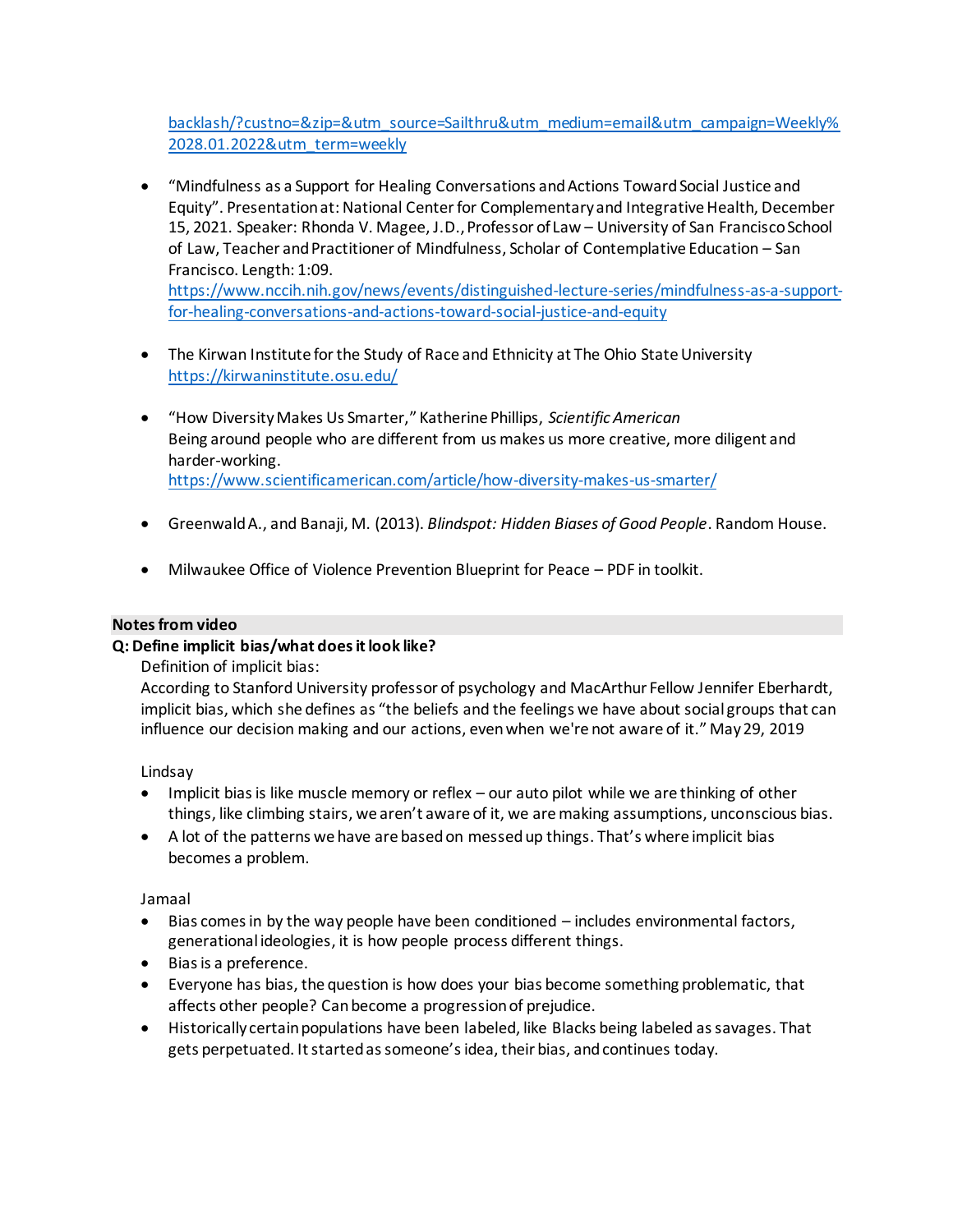Harold

- Implicit bias gets pushed into a larger context of how systems work policies, redlining, loans, getting good health care.
- Intersectionality different dimensions of diversity, multiple layers. Oppression happens on multiple levels.
- When we recognize this, what will we do about it?

# **Q: How am I being biased, what can I do about my bias?**

Jamaal

- The first part is recognizing you have a bias. The moment you recognize this you are ready to explore other ways and areas. Recognize that some of the beliefs you hold are detrimental to other people. First step to rehabilitation is recognizing you have a problem.
- Self-evaluation is the hardest evaluation to do. We can see easily what others are doing wrong.
- People have to make the decision that they are going to self-reflect, do some introspection. Need to be committed to change – it isn't easy to let go of biases that you have carried all your life.
- This is important because if you continue to be biased you are limiting yourself to the full experience humanity has to offer – you stay on a tunnel vision of ideologies and won't see the vast beauty of complexities that come with diversity.
- Look at how we are developing the culture in our workplace. Biases come out. Look at how that impacts people. We need to understand how biases present themselves in different settings.

Lindsay

- There are implicit bias tests available that people can take and assess their own bias (see toolkit resources).
- The way we've received information on other groups of people is through the news, TV, entertainment, and our brains aren't use to challenging those things.
- It's not your fault, but it is your responsibility. You didn't put those ideas in your head but it is your responsibility to do something about it. You may not be responsible for the first thought in your head, but you are responsible for every thought after that, what you say and how you behave.
- Research shows that implicit bias is more likely to kick in when we are tired or stressed so being mindful or slowing down is important.
- Challenge yourself to tell a different story verses the one that pops into your head. Implicit bias fills in the story of the other person without us even realizing it. Slow down, stop the stereotype filling in the story on the other person. Take the opportunity to add more stories to your pool. You will miss out when you don't do this.

Harold

- Mindfulness is the way to manage the anxiety that comes with doing the right thing. How do we have self-compassion while we are doing this work, how to balance it. We can't stop it if we have guilt and shame. Then nothing happens.
- Is there a solution? Research shows that mindfulness practices help us focus, give us greater control over our emotions, and increase our capacity to think clearly and act with purpose. Might mindfulness assist police and other public servants in minimizing the mistaken judgments that lead to such harms? Rhonda Magee, May 14, 2015